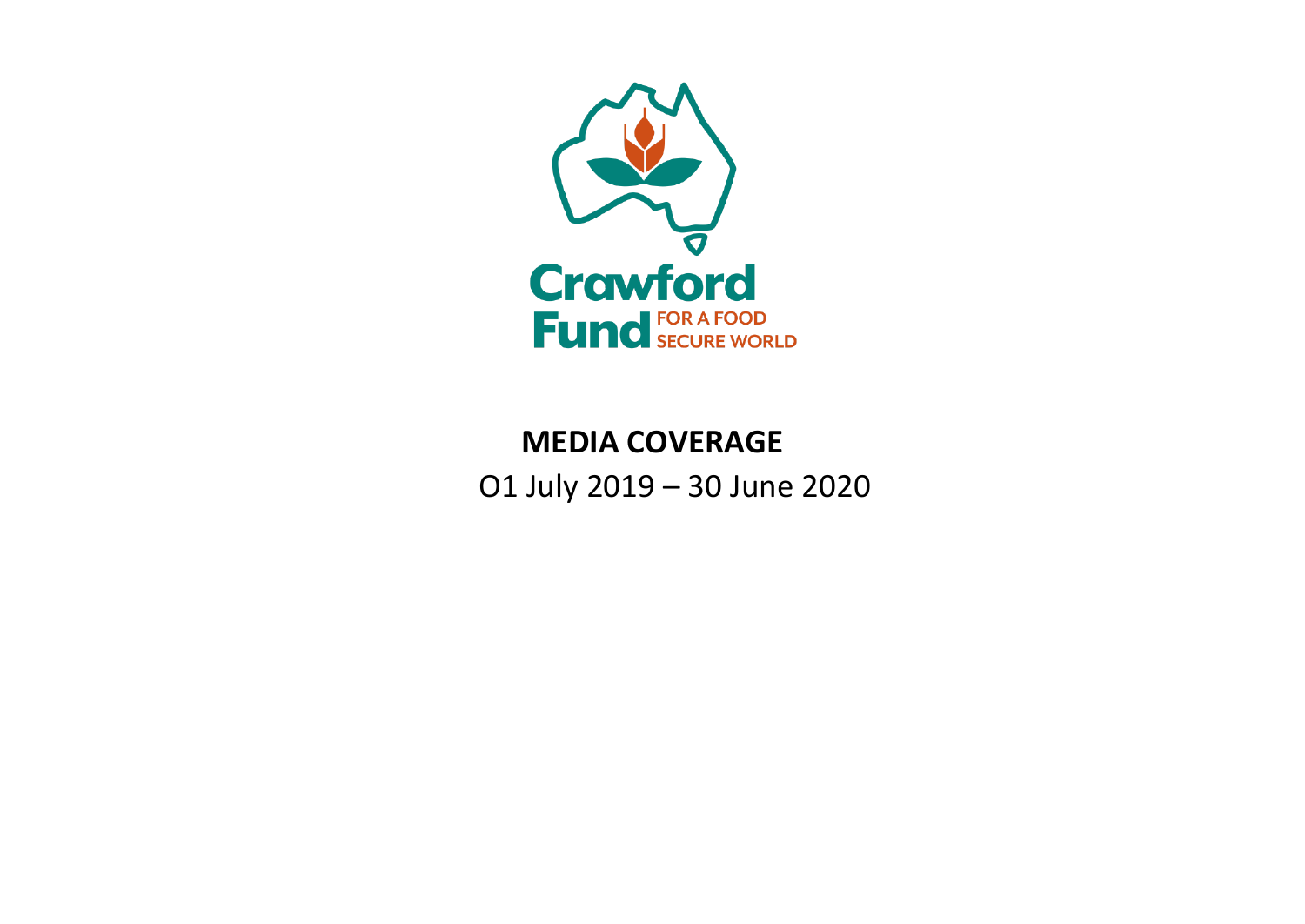| Date    | Medium                                                   | Event/Issue                                                           | Who                                                      | Link                                                                                                                                                                                                                                                                                                                                                                                                                                              |
|---------|----------------------------------------------------------|-----------------------------------------------------------------------|----------------------------------------------------------|---------------------------------------------------------------------------------------------------------------------------------------------------------------------------------------------------------------------------------------------------------------------------------------------------------------------------------------------------------------------------------------------------------------------------------------------------|
| 11 June | Print/online - Grain<br>Central                          | Australia well<br>placed for future<br>viral pandemic<br>preparedness | Craig Emerson,<br>John Anderson<br>and Colin<br>Chartres | Australian ag aid to play role in preventing future pandemics<br>https://www.graincentral.com/research/australian-ag-aid-to-play-role-in-preventing-future-<br>pandemics/?utm_medium=email&utm_campaign=Grain%20Central%20News%20Headlines%20June<br>%2011%202020&utm_content=Grain%20Central%20News%20Headlines%20June%2011%202020+Cl<br>D 2a8497108c896c8776f53e1a02ced78a&utm source=eGenerator&utm term=Click%20here%20fo<br>r%20full%20story |
| 09 June | Print/online - Australian<br><b>Financial Review</b>     | Australia well<br>placed for future<br>viral pandemic<br>preparedness | Craig Emerson,<br>John Anderson<br>and Colin<br>Chartres | Australian agri-research can lead the way in virus prevention<br>https://www.afr.com/policy/economy/australian-agri-research-can-lead-the-way-in-virus-<br>prevention-20200608-p550he                                                                                                                                                                                                                                                             |
| 09 June | <b>RN Drive</b>                                          | Australia well<br>placed for future<br>viral pandemic<br>preparedness | Craig Emerson,<br>John Anderson                          | Episode: Ken Wyatt and Penny Wong on the global crisis of race relations; and frontline doctors<br>want in on future pandemic discussions (From 30:25 - 43:10)<br>https://www.abc.net.au/radionational/programs/drive/rn-drive-(ep-emily)/12336758                                                                                                                                                                                                |
| 09 June | Radio Release                                            | Australia well<br>placed for future<br>viral pandemic<br>preparedness | Craig Emerson,<br>John Anderson<br>and Colin<br>Chartres | <b>COVID-19 Sparks Call for 'One Health' Approach</b><br>https://rms.radiorelease.com.au/releasedownloadreport.php?release_id=9529&client_link=162585<br>79837afb08d86302deb0c                                                                                                                                                                                                                                                                    |
| 09 June | Print/online - North Qld<br>Register<br>Qld Country Life | One Health focus<br>needed to mitigate<br>future pandemics            | Craig Emerson,<br>John Anderson<br>and Colin<br>Chartres | One Health focus needed to better manage future pandemics<br>https://www.queenslandcountrylife.com.au/story/6785911/one-health-focus-needed-to-better-<br>manage-future-pandemics/?cs=4785<br>https://www.northqueenslandregister.com.au/story/6785911/one-health-focus-needed-to-better-<br>manage-future-pandemics/?cs=4735                                                                                                                     |
| 06 May  | Radio - ABC Country Hour<br>- Victoria                   | COVID-19 and food<br>security, Uni of<br>Melbourne<br>Webinar         | <b>Colin Chartres</b>                                    | The impact of COVID-19 on agriculture in developing countries (from 15m47s - 20m40s)<br>https://www.abc.net.au/radio/programs/vic-country-hour/victorian-country-hour/12199548                                                                                                                                                                                                                                                                    |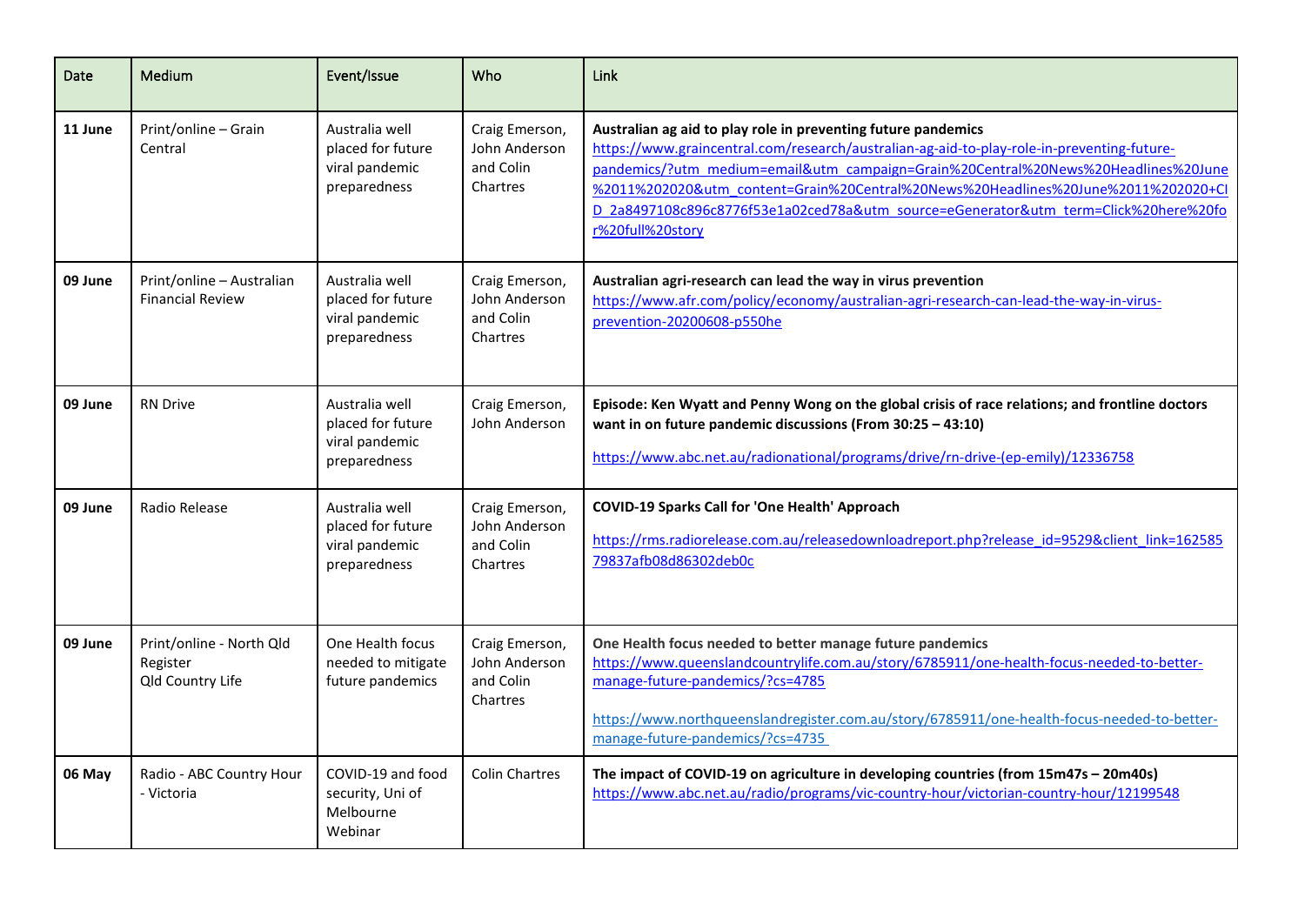| 06 May | Radio - ABC Rural Report                                      | COVID-19 and food<br>security, Uni of<br>Melbourne<br>Webinar | <b>Colin Chartres</b>                                                 | A NextGen online webinar "NextGen Needed for Reshaping Food Systems after COVID-19" made<br>by Colin Chartres to University of Melb senior students and supervisors on 5 May, including a<br>traditional and social media outreach.                                                                                  |
|--------|---------------------------------------------------------------|---------------------------------------------------------------|-----------------------------------------------------------------------|----------------------------------------------------------------------------------------------------------------------------------------------------------------------------------------------------------------------------------------------------------------------------------------------------------------------|
|        | <b>AWIA Newsletter</b>                                        | NextGen panel<br><b>Student Award</b><br>opportunities        |                                                                       |                                                                                                                                                                                                                                                                                                                      |
| 17 Apr | Blog - Dev Policy                                             | COVID-19 and food<br>security                                 | <b>Colin Chartres</b>                                                 | COVID-19: food, nutrition and the global poor<br>https://devpolicy.org/covid-19-food-nutrition-and-the-global-poor-20200417/                                                                                                                                                                                         |
| 13 Apr | Television: ABC's Q&A                                         |                                                               | John Anderson                                                         | <b>Surviving Lockdown</b><br>Panellists: Matt Preston, Food writer and author; Craig Foster, Refugee advocate and former<br>Socceroos captain; Julie McCrossin, Broadcaster and comedian; John Anderson, Former Deputy<br>Prime Minister of Australia; and Christine Morgan, CEO, National Mental Health Commission. |
| 06 Apr | Online - Devex                                                | <b>AARES 2020</b>                                             | Matin Qaim                                                            | Why increasing smallholder farmer diversity may have a negative impact on nutrition<br>https://www.devex.com/news/why-increasing-smallholder-farmer-diversity-may-have-a-negative-<br>impact-on-nutrition-96881                                                                                                      |
| March  | Blog - Career Harvest                                         | NextGen Blog<br>Series                                        | Anika<br>Molesworth,<br>Sam Coggins,<br>Laura<br>Macfarlane-<br>Berry | <b>Crawford Fund Webinar: Making a Global Difference</b><br>https://www.careerharvest.com.au/crawford-fund-webinar-making-a-global-difference/                                                                                                                                                                       |
| 26 Mar | International Blog -<br><b>Borlaug Training</b><br>Foundation | NextGen Blog                                                  | Brendan Brown                                                         | Guest Blog: How to get your foot in the door of the CGIAR centres<br>http://www.borlaugtrainingfoundation.org/blog/2020/2/25/cultivating-confidence-say-yes                                                                                                                                                          |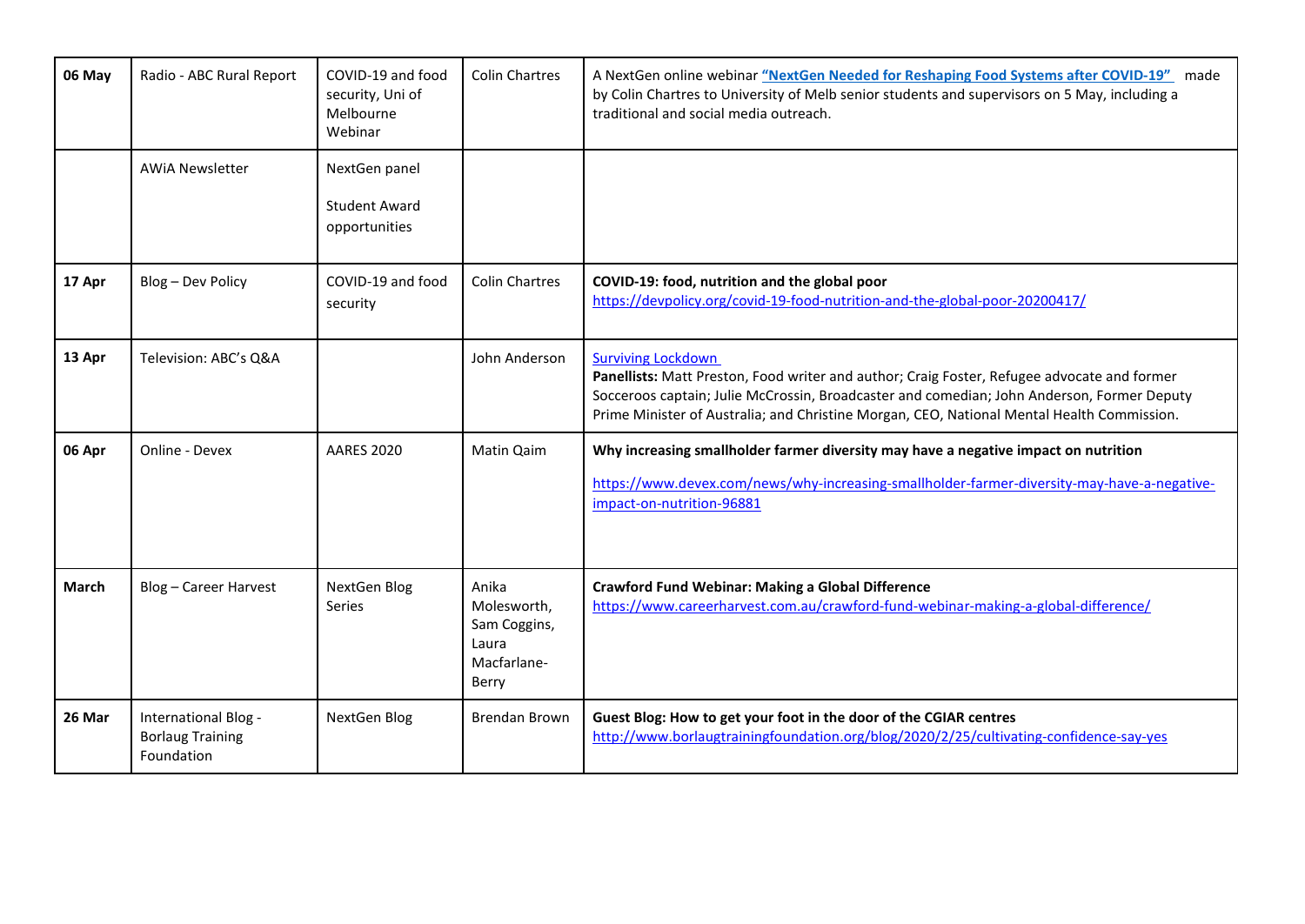| 13 Mar | Online - Devex                                                                                                                     | Subscriber access<br>only                                 |                                                            | Partnering with the private sector: Lessons on putting impact before good press<br>https://www.devex.com/news/partnering-with-the-private-sector-lessons-on-putting-impact-<br>before-good-press-96750                                                                                                                                                                                                                                                                                                                                                                                                                                                                                                                                                                                                                                    |
|--------|------------------------------------------------------------------------------------------------------------------------------------|-----------------------------------------------------------|------------------------------------------------------------|-------------------------------------------------------------------------------------------------------------------------------------------------------------------------------------------------------------------------------------------------------------------------------------------------------------------------------------------------------------------------------------------------------------------------------------------------------------------------------------------------------------------------------------------------------------------------------------------------------------------------------------------------------------------------------------------------------------------------------------------------------------------------------------------------------------------------------------------|
| 10 Mar | Print/online - Farm<br>Online, The Land, Farm<br>Weekly, Stock & Land,<br>Queensland Country Life,<br>North Queensland<br>Register | Submission to<br>Australia's new ag<br>development policy | John Anderson                                              | Australia foreign aid through agriculture research and development an untold success story<br>https://www.farmonline.com.au/story/6669519/nations-foreign-aid-through-ag-research-an-<br>untold-success-story/<br>https://www.theland.com.au/story/6669519/nations-foreign-aid-through-ag-research-an-untold-<br>success-story/<br>https://www.farmweekly.com.au/story/6669519/nations-foreign-aid-through-ag-research-an-<br>untold-success-story/<br>https://www.stockandland.com.au/story/6669519/nations-foreign-aid-through-ag-research-an-<br>untold-success-story/<br>https://www.queenslandcountrylife.com.au/story/6669519/nations-foreign-aid-through-ag-<br>research-an-untold-success-story/<br>https://www.northqueenslandregister.com.au/story/6669519/nations-foreign-aid-through-ag-<br>research-an-untold-success-story/ |
| 08 Mar | Podcast - Generation Ag<br>(podcast for anyone<br>interested in life working<br>in primary industries)                             | Crawford Fund<br>Student Awardee in<br>Cambodia           | Maddison<br>Clonan                                         | <b>Maddison Clonan: Mangoes and Making a Difference</b><br>https://radiopublic.com/generation-ag-GMOOXR/s1!710c6                                                                                                                                                                                                                                                                                                                                                                                                                                                                                                                                                                                                                                                                                                                          |
| 06 Mar | Print/online - Future<br><b>Farmers Network</b>                                                                                    | Webinar blog                                              | Anika<br>Molesworth,<br>Sam Coggins,<br>Madaline<br>Healey | <b>Webinar: Making a global difference</b><br>https://futurefarmers.com.au/2020/03/webinar-making-global-difference/                                                                                                                                                                                                                                                                                                                                                                                                                                                                                                                                                                                                                                                                                                                      |
| 06 Mar | Radio - ABC RN Breakfast                                                                                                           | Submission to<br>Australia's new ag<br>development policy | John Anderson                                              | Agriculture industry in risk of further fund slash (9m 5s)<br>https://www.abc.net.au/radionational/programs/breakfast/anderson-aid/12031692                                                                                                                                                                                                                                                                                                                                                                                                                                                                                                                                                                                                                                                                                               |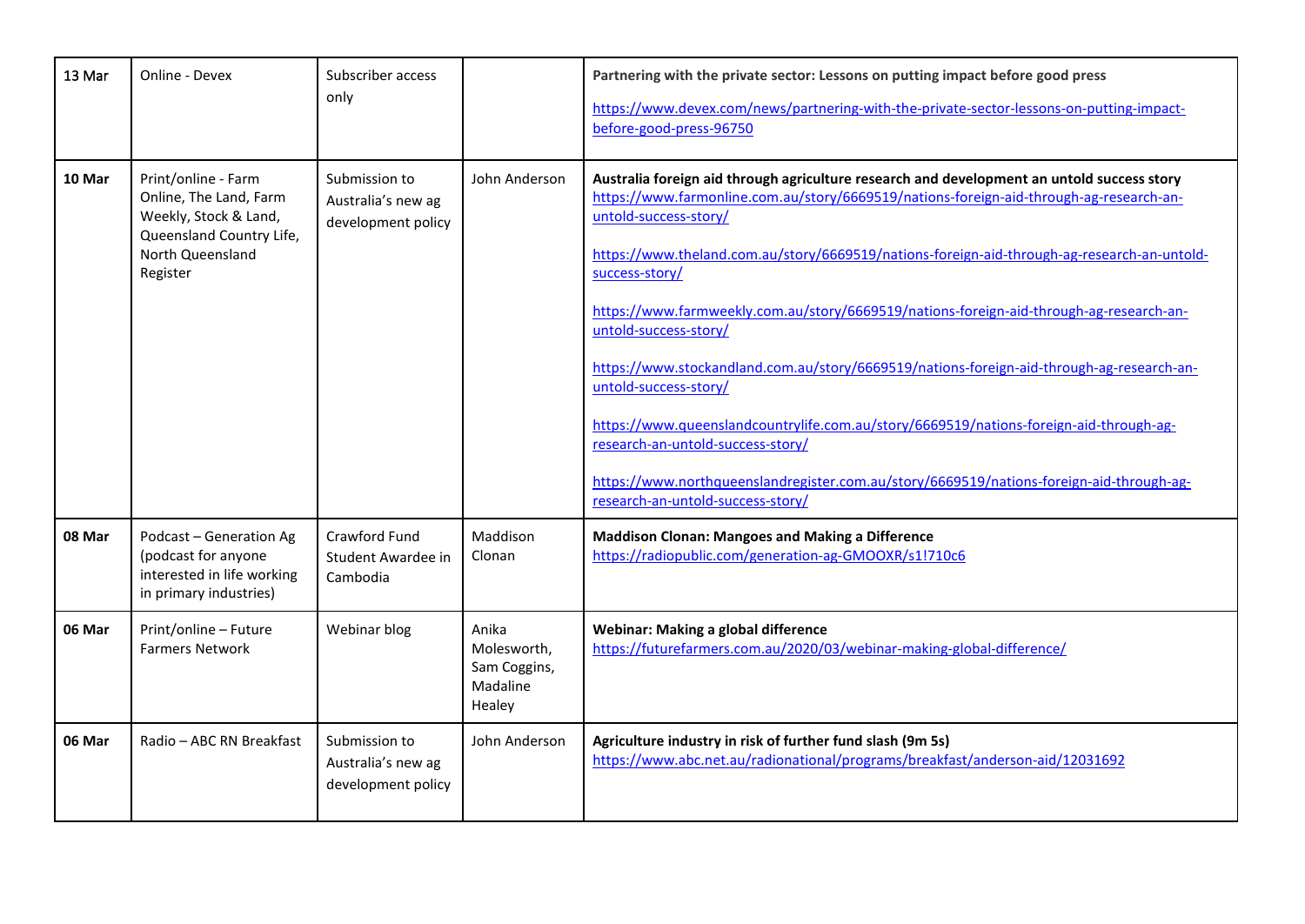| 05 Mar | Online - Newsletter<br>(Denton Labs/ACIAR -<br>Forage Options)    | SA Crawford Fund<br><b>Student Awardee</b><br>2019 | Manithaythip<br>Thephavanh                                                    | DFAT's decade tackling gender-based violence<br>https://www.devex.com/news/dfat-s-decade-tackling-gender-based-violence-96469                                                                                                                                                      |
|--------|-------------------------------------------------------------------|----------------------------------------------------|-------------------------------------------------------------------------------|------------------------------------------------------------------------------------------------------------------------------------------------------------------------------------------------------------------------------------------------------------------------------------|
|        |                                                                   |                                                    |                                                                               | Researcher Profile: Ms Manithaythip Thephavanh<br>https://dentonlab.files.wordpress.com/2020/04/forage-options-newsletter march-2020-2.pdf                                                                                                                                         |
| 28 Feb | International Blog -<br><b>Borlaug Training</b><br>Foundation     | NextGen Blog                                       | Dr Jane Alver                                                                 | Guest Blog - cultivating confidence - say 'yes'<br>http://www.borlaugtrainingfoundation.org/blog/2020/2/25/cultivating-confidence-say-yes                                                                                                                                          |
| 24 Feb | Queensland Country Life<br>& North QLD Register -<br>Print/Online | Scholars, Student<br>Awardees-<br>mentions CF      | Isabel<br>MacPhillamy,<br>Franny Earp,<br>University of<br>Sydney             | How beef cattle are unlocking SE Asia's poverty trap<br>https://www.queenslandcountrylife.com.au/story/6541852/how-beef-cattle-are-unlocking-the-<br>poverty-trap/<br>https://www.northqueenslandregister.com.au/story/6541852/how-beef-cattle-are-unlocking-the-<br>poverty-trap/ |
| 20 Feb | Radio - ABC Pacific<br>Mornings                                   | <b>CF Student</b><br>Awardees - TAS<br>Committee   | Oliver Gales and<br>Anna<br>Mackintosh                                        | University students put their theory into practice in Timor Leste<br>https://www.abc.net.au/radio-australia/programs/pacificmornings/ag-timor-leste-<br>students/11982996                                                                                                          |
| 18 Feb | Online - Devex                                                    | AARES                                              | <b>Todd Sanderson</b>                                                         | ACIAR outlines new expectation for research partners<br>https://www.devex.com/news/aciar-outlines-new-expectation-for-research-partners-96568                                                                                                                                      |
| 18 Feb | Radio - WA Country Hour                                           | Evoke Ag                                           |                                                                               | https://www.abc.net.au/radio/programs/wa-country-hour/wa-country-hour/11956238                                                                                                                                                                                                     |
| Feb    | Print/online - Ag Science<br>Journal                              | Volumes 30 (2) and<br>31 (1): 2019                 | Shaun Coffey                                                                  | Special Issue - ACIAR at work: Interdisciplinary research into smallholder farming systems<br>https://www.crawfordfund.org/wp-content/uploads/2020/02/J-Ag-Sc-Farming-Systems-issue2.pdf                                                                                           |
| Feb    | Online - Functional Grains<br>Centre (FGC) News                   | <b>Issue 1 2020</b>                                | Nancy Saji-<br><b>IRRI Awardee</b><br>supported by<br><b>NSW</b><br>Committee | Valuable experience at IRRI<br>https://www.csu.edu.au/research/fgc/news/newsletters/2019/issue-3-2019/valuable-experience-<br>at-irri?fbclid=IwAR3Uz0nsYDG4v1wFj5N0xxACnRpliIB4cD7yIbYJIKVUZWIPhjT 9QoIXU8                                                                         |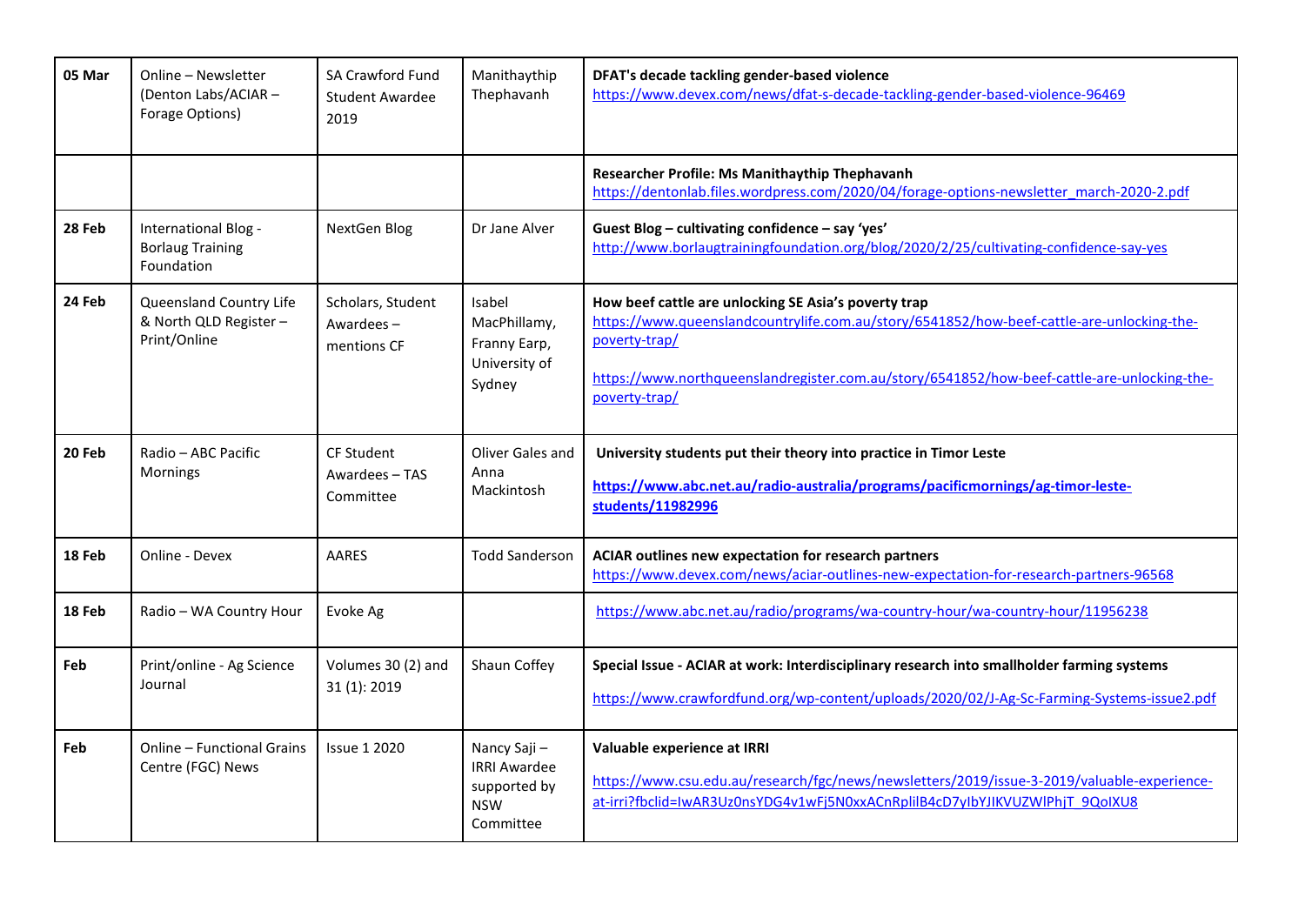| 28 Jan | Online - The Conversation                                           | <b>GM Cowpea</b>                                               | TJ Higgins - ACT<br>Committee<br>Member           | Nigeria has given a new GM cowpea variety the go ahead. Why it matters<br>https://theconversation.com/nigeria-has-given-a-new-gm-cowpea-variety-the-go-ahead-why-it-<br>matters-130304                                                                |
|--------|---------------------------------------------------------------------|----------------------------------------------------------------|---------------------------------------------------|-------------------------------------------------------------------------------------------------------------------------------------------------------------------------------------------------------------------------------------------------------|
| 18 Jan | Print - Hobart Mercury                                              | <b>Rhodes Scholar</b>                                          | Oliver Gales-<br><b>CF Student</b><br>Awardee TAS | Not available - tweeted by PIEFA (@OzPIEF) on 18/01/20                                                                                                                                                                                                |
| 17 Jan | Print/online - Tasmanian<br>Institute of Agriculture<br><b>News</b> | <b>CF Student</b><br>Awardees-<br>experience in Timor<br>Leste | Oliver Gales,<br>Anna<br>Mackintosh               | Ag students tackling global challenges<br>https://www.utas.edu.au/tia/news-events/news-items/ag-students-tackling-global-challenges                                                                                                                   |
| 15 Jan | Print/online - Devex                                                | From December<br>opinion piece                                 | <b>Colin Chartres</b>                             | Q&A: The impact on climate denial on food security<br>https://www.devex.com/news/q-a-the-impact-on-climate-denial-on-food-security-96356                                                                                                              |
| 15 Jan | Print/online - Digital<br>Connections                               | Smallholder<br>farmers, FMD,<br>Mekong, ACIAR                  | Isabel<br>MacPhillamy,<br>Francesca Earp          | Working with smallholder farming families, their livestock and FMD viruses in the Mekong &<br>beyond<br>https://example.digitalconnections.com.au/working-with-smallholder-farming-families-their-<br>livestock-and-fmd-viruses-in-the-mekong-beyond/ |
| 19 Dec | Print version only - The<br>Land                                    |                                                                | <b>Colin Chartres</b>                             | With a little help farmers can lead                                                                                                                                                                                                                   |
| 10 Dec | Print/online - Asia & The<br>Pacific Policy Society                 |                                                                | <b>Colin Chartres</b>                             | The road to climate-smart agriculture: Will the new agricultural revolution pass Australia by?<br>https://www.policyforum.net/the-road-to-climate-smart-agriculture/                                                                                  |
| 04 Dec | Print/online - Devex                                                | TropAg                                                         | Lawrence<br>Haddad                                | The environmental impact of balancing the food system is still unknown<br>https://www.devex.com/news/the-environmental-impact-of-balancing-the-food-system-is-<br>stillunknown-96115                                                                  |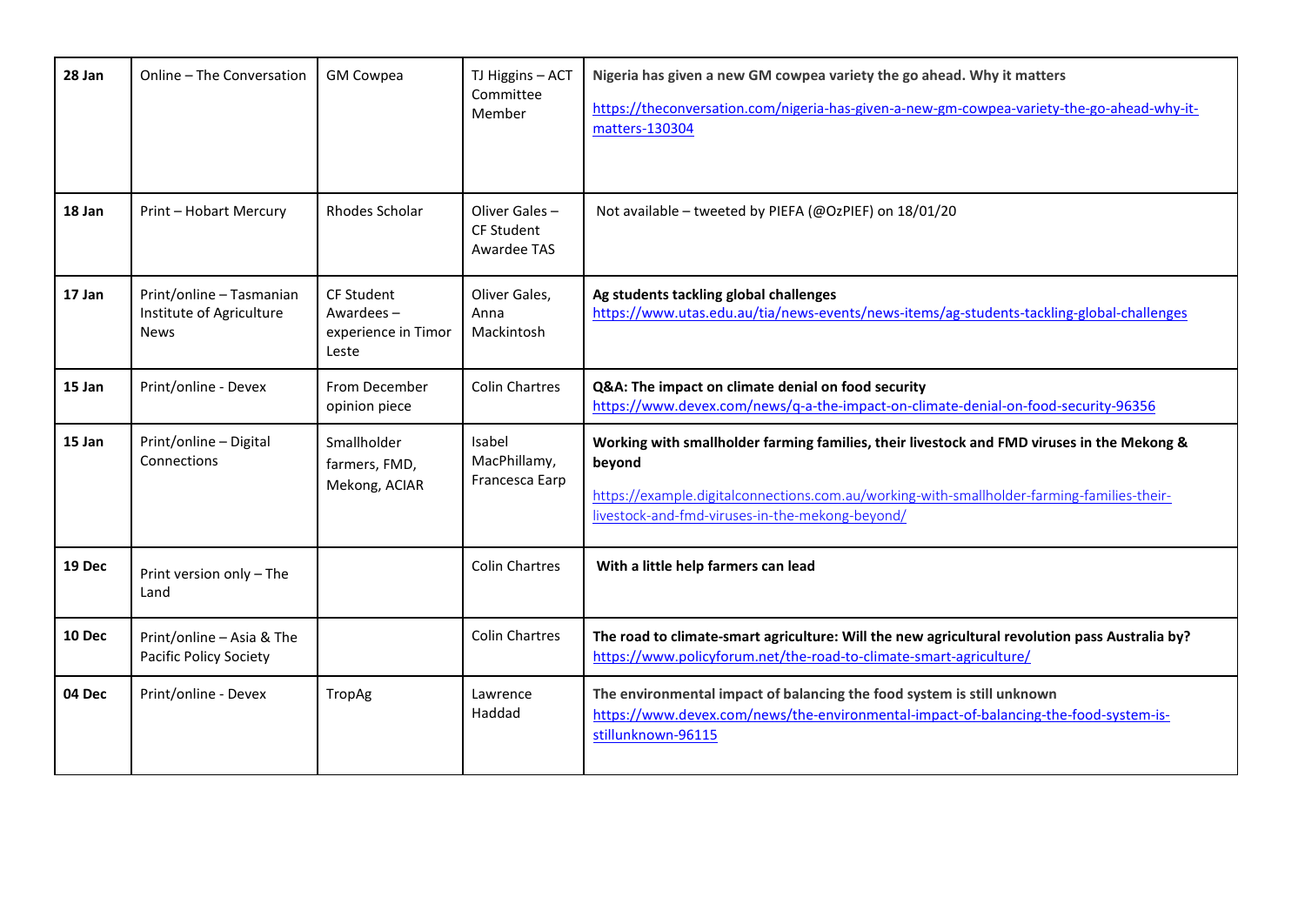| 20 Nov | Radio - ABC QLD Country<br>Hour             | <b>IndoDairy Project</b>                     | Jack<br>Hetherington,<br>RAID, ACIAR               | Dairy researchers find common ground in Queensland farm visits as part of IndoDairy initiative<br>(7m 38s)<br>https://www.abc.net.au/radio/programs/gld-country-hour/indonesian-dairy-researchers-<br>findcommon-ground-during-far-north/11722318                                                                     |
|--------|---------------------------------------------|----------------------------------------------|----------------------------------------------------|-----------------------------------------------------------------------------------------------------------------------------------------------------------------------------------------------------------------------------------------------------------------------------------------------------------------------|
| 13 Nov | Radio - ABC QLD Country<br>Hour             | Northern Aus Dairy<br><b>Innovation Days</b> | Farmer visited<br>by Jack<br>Hetherington,<br>RAID | Interview by Charlie McKillop with one of the farmers and Subtropical Dairy Board Director we<br>visited during the Northern Aus Dairy Innovation Days (NADID) - farm name Cheelonga.<br>https://www.abc.net.au/radio/programs/qld-country-hour/dairy-innovation-a-casualty-as-<br>droughtbites-farm-budgets/11705976 |
| 13 Nov | Print/online - Farm<br>Weekly               | TropAg                                       | Robyn Alders                                       | Farmgate prices must reflect the value of nutrients in animal source food<br>https://www.farmweekly.com.au/story/6490180/farmgate-prices-must-reflect-the-value-<br>ofnutrients-in-animal-source-food/                                                                                                                |
| 13 Nov | Print/online - North<br>Queensland Register | TropAg                                       | Robyn Alders                                       | Farmgate prices must reflect the value of nutrients in animal source food<br>https://www.northqueenslandregister.com.au/story/6490180/farmgate-prices-must-reflect-<br>thevalue-of-nutrients-in-animal-source-food/                                                                                                   |
| 13 Nov | Print/online - Queensland<br>Country Life   | TropAg                                       | Robyn Alders                                       | Farmgate prices must reflect the value of nutrients in animal source food<br>https://www.queenslandcountrylife.com.au/story/6490180/farmgate-prices-must-reflect-the-<br>valueof-nutrients-in-animal-source-food/                                                                                                     |
| 13 Nov | Print/online - Stock<br>Journal             | TropAg                                       | Robyn Alders                                       | Farmgate prices must reflect the value of nutrients in animal source food<br>https://www.stockjournal.com.au/story/6490180/farmgate-prices-must-reflect-the-value-<br>ofnutrients-in-animal-source-food/                                                                                                              |
| 13 Nov | Print/online - Stock and<br>Land            | TropAg                                       | Robyn Alders                                       | Farmgate prices must reflect the value of nutrients in animal source food<br>https://www.stockandland.com.au/story/6490180/farmgate-prices-must-reflect-the-value-<br>ofnutrients-in-animal-source-food/                                                                                                              |
| 13 Nov | Print/online - The Land                     | TropAg                                       | Robyn Alders                                       | Farmgate prices must reflect the value of nutrients in animal source food<br>https://www.theland.com.au/story/6490180/farmgate-prices-must-reflect-the-value-of-nutrientsin-<br>animal-source-food/                                                                                                                   |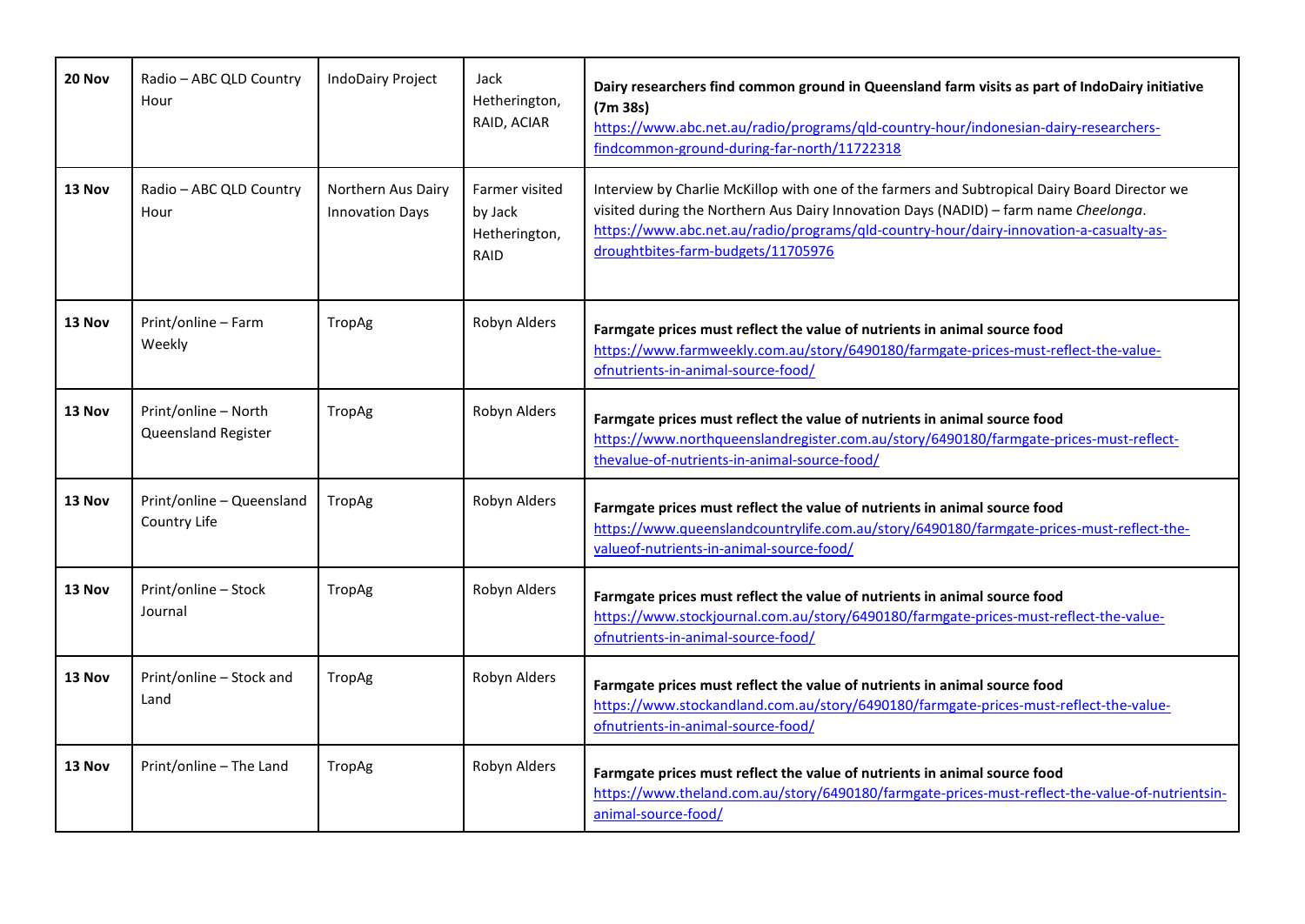| 13 Nov | Print/online - Farm online                  | TropAg    | Robyn Alders                            | Farmgate prices must reflect the value of nutrients in animal source food<br>https://www.farmonline.com.au/story/6490180/farmgate-prices-must-reflect-the-value-<br>ofnutrients-in-animal-source-food/ |
|--------|---------------------------------------------|-----------|-----------------------------------------|--------------------------------------------------------------------------------------------------------------------------------------------------------------------------------------------------------|
| 13 Nov | Print/online - Farm online                  | TropAg    | Mario Herrero                           | The path to sustainable, healthy diets<br>https://www.farmonline.com.au/story/6489402/the-path-to-sustainable-healthy-diets/                                                                           |
| 13 Nov | Print/online - The Land                     | TropAg    | Mario Herrero,<br>Lawrence<br>Haddad    | The path to sustainable, healthy diets<br>https://www.theland.com.au/story/6489402/the-path-to-sustainable-healthy-diets/                                                                              |
| 13 Nov | Print/online - Stock and<br>Land            | TropAg    | Mario Herrero.<br>Lawrence<br>Haddad    | The path to sustainable, healthy diets<br>https://www.stockandland.com.au/story/6489402/the-path-to-sustainable-healthy-diets/                                                                         |
| 13 Nov | Print/online - North<br>Queensland Register | TropAg    | Mario Herrero,<br>Lawrence<br>Haddad    | The path to sustainable, healthy diets<br>https://www.northqueenslandregister.com.au/story/6489402/the-path-to-sustainable-healthydiets/                                                               |
| 13 Nov | Print/online - Queensland<br>Country Life   | TropAg    | Mario Herrero.<br>Lawrence<br>Haddad    | The path to sustainable, healthy diets<br>https://www.queenslandcountrylife.com.au/story/6489402/the-path-to-sustainable-healthy-diets/                                                                |
| 13 Nov | Print/online - Farm<br>Weekly               | TropAg    | Mario Herrero,<br>Lawrence<br>Haddad    | The path to sustainable, healthy diets<br>https://www.farmweekly.com.au/story/6489402/the-path-to-sustainable-healthy-diets/                                                                           |
| 13 Nov | Print/online - Stock<br>Journal             | TropAg    | Mario Herrero,<br>Lawrence<br>Haddad    | The path to sustainable, healthy diets<br>https://www.stockjournal.com.au/story/6489402/the-path-to-sustainable-healthy-diets/                                                                         |
| 10 Nov | Radio - Cairns Community<br>Radio FM89.1    | IndoDairy | Indo Dairy<br>Research Team<br>(Bahasa) | Tunein.com/radio/Cairns-FM                                                                                                                                                                             |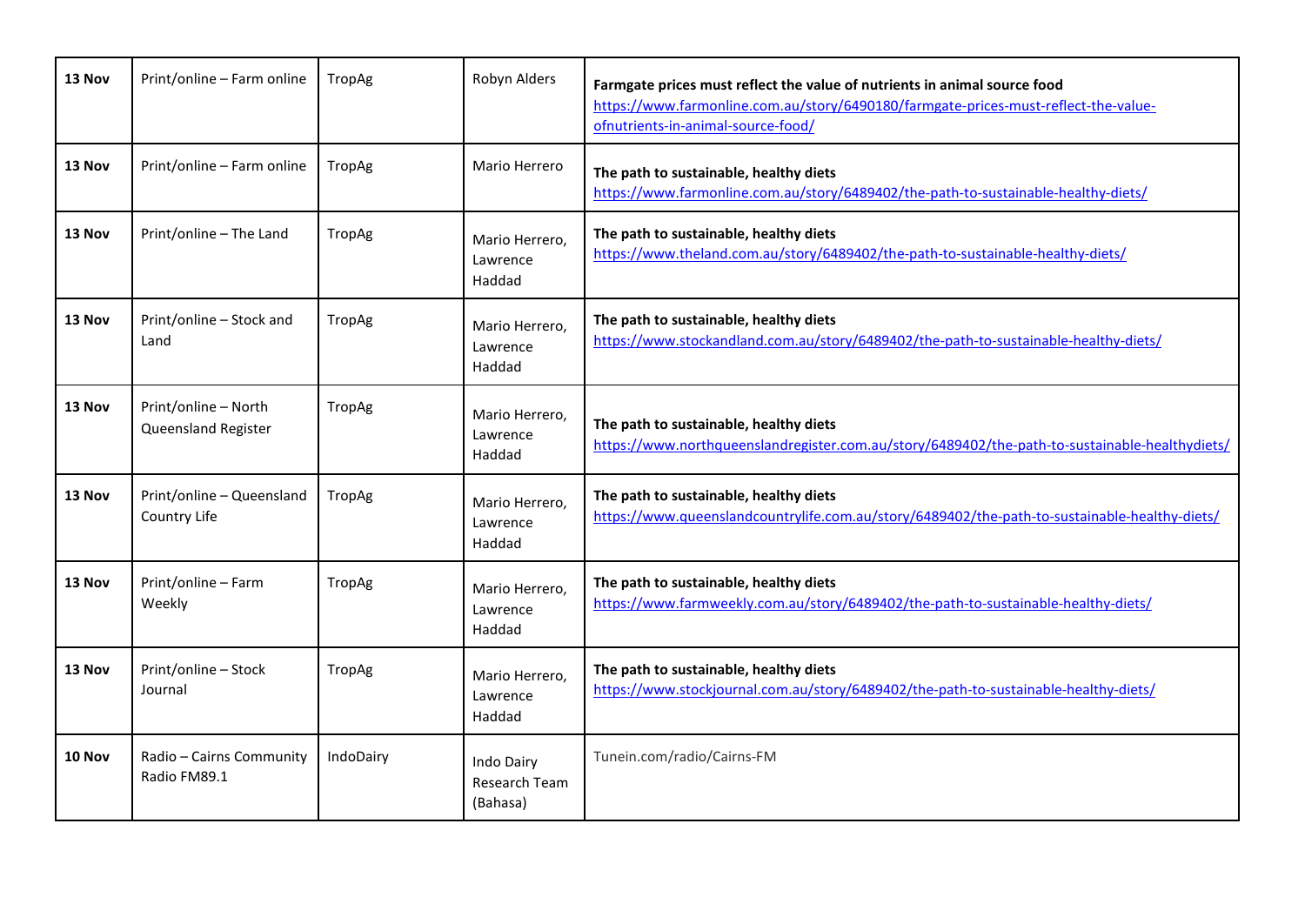| 09 Nov        | Print/online - North<br>Queensland Register              | Indonesian Dairy<br>Farmers                                                | Jack<br>Hetherington,<br>ACIAR,<br>University of<br>Adelaide's<br>Centre for<br>Global Food<br>and<br>Resources | Indonesian dairy industry to benefit from Queensland's best<br>https://www.northqueenslandregister.com.au/story/6483499/cream-of-the-crop/                                            |
|---------------|----------------------------------------------------------|----------------------------------------------------------------------------|-----------------------------------------------------------------------------------------------------------------|---------------------------------------------------------------------------------------------------------------------------------------------------------------------------------------|
| 09 Nov        | Print/online - Queensland<br>Country Life                | Indonesian Dairy<br><b>Farmers</b>                                         | Jack<br>Hetherington,<br>ACIAR,<br>University of<br>Adelaide's<br>Centre for<br>Global Food<br>and<br>Resources | Indonesian dairy industry to benefit from Queensland's best<br>https://www.queenslandcountrylife.com.au/story/6483499/cream-of-the-crop/?cs=4708                                      |
| 30 Oct        | Print/online - Mirage<br><b>News</b>                     | Rhodes Scholar,<br>and mentions CF<br><b>Student Award</b>                 | <b>Oliver Gales</b>                                                                                             | 2020 Rhodes Scholar studies sustainable agriculture<br>https://www.miragenews.com/2020-rhodes-scholar-studies-sustainable-agriculture/                                                |
| 18 Oct        | Radio - ABC Country Hour<br>(Victoria)                   | Prof Falvey 2019<br>Crawford Fund Medal<br>recipient on World<br>Food Day. | Lindsay Falvey<br>(ILRI)                                                                                        | From 39m38s - 45m 55s<br>https://www.abc.net.au/radio/programs/vic-country-hour/victorian-country-hour/11596428                                                                       |
| <b>15 Oct</b> | Print/online - Inter Press<br><b>Service News Agency</b> | Prof Falvey 2019<br>Crawford Fund Medal<br>recipient on World<br>Food Day. | Lindsay Falvey<br>(ILRI)                                                                                        | <b>Global Challenges for the 'NextGen'</b><br>http://www.ipsnews.net/2019/10/global-challenges-nextgen/                                                                               |
| 14 Oct        | Print/online - Farm Online                               | Prof Falvey 2019<br>Crawford Fund Medal<br>recipient on World<br>Food Day. | Lindsay Falvey<br>(ILRI)                                                                                        | Young Aussie ag scientists can tackle world's food challenges<br>https://www.farmonline.com.au/story/6434353/young-aussie-ag-scientists-can-tackle-worlds-<br>foodchallenges/?cs=5373 |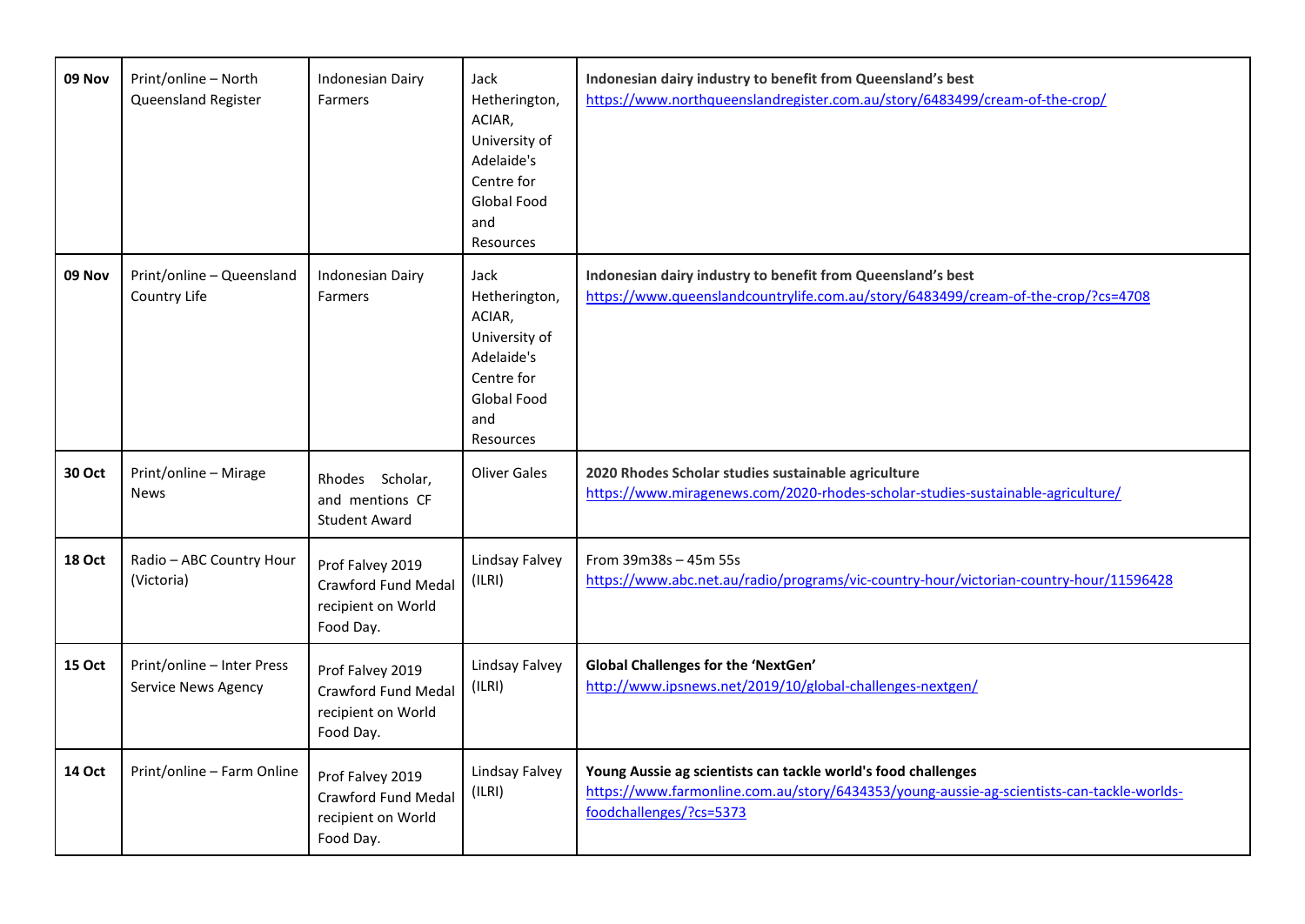| 14 Oct        | Print/online - The Land                            | Prof Falvey 2019<br>Crawford Fund Medal<br>recipient on World<br>Food Day.        | Lindsay Falvey<br>(ILRI) | Young Aussie ag scientists can tackle world's food challenges<br>https://www.theland.com.au/story/6434353/young-aussie-ag-scientists-can-tackle-worlds-<br>foodchallenges/?cs=5373                 |
|---------------|----------------------------------------------------|-----------------------------------------------------------------------------------|--------------------------|----------------------------------------------------------------------------------------------------------------------------------------------------------------------------------------------------|
| 14 Oct        | Print/online - Stock and<br>Land                   | Prof Falvey 2019<br><b>Crawford Fund Medal</b><br>recipient on World<br>Food Day. | Lindsay Falvey<br>(ILRI) | Young Aussie ag scientists can tackle world's food challenges<br>https://www.stockandland.com.au/story/6434353/young-aussie-ag-scientists-can-tackle-worldsfood-<br>challenges/?cs=5373            |
| 14 Oct        | Print/online - Queensland<br>Country Life          | Prof Falvey 2019<br>Crawford Fund Medal<br>recipient on World<br>Food Day.        | Lindsay Falvey<br>(ILRI) | Young Aussie ag scientists can tackle world's food challenges<br>https://www.queenslandcountrylife.com.au/story/6434353/young-aussie-ag-scientists-can-<br>tackleworlds-food-challenges/?cs=5373   |
| <b>14 Oct</b> | Print/online - North<br>Queensland Register        | Prof Falvey 2019<br><b>Crawford Fund Medal</b><br>recipient on World<br>Food Day. | Lindsay Falvey<br>(ILRI) | Young Aussie ag scientists can tackle world's food challenges<br>https://www.northqueenslandregister.com.au/story/6434353/young-aussie-ag-scientists-cantackle-<br>worlds-food-challenges/?cs=5373 |
| <b>14 Oct</b> | Print/online - Farm<br>Weekly                      | Prof Falvey 2019<br>Crawford Fund Medal<br>recipient on World<br>Food Day.        | Lindsay Falvey<br>(ILRI) | Young Aussie ag scientists can tackle world's food challenges<br>https://www.farmweekly.com.au/story/6434353/young-aussie-ag-scientists-can-tackle-worlds-<br>foodchallenges/?cs=5373              |
| <b>14 Oct</b> | Print/online - Stock<br>Journal                    | Prof Falvey 2019<br><b>Crawford Fund Medal</b><br>recipient on World<br>Food Day. | Lindsay Falvey<br>(ILRI) | Young Aussie ag scientists can tackle world's food challenges<br>https://www.stockjournal.com.au/story/6434353/young-aussie-ag-scientists-can-tackle-worldsfood-<br>challenges/?cs=5373            |
| 13 Nov        | Print/online - ABC<br>International<br>Development | Pacific Week                                                                      |                          | 'Kill your darlings'<br>https://www.abc.net.au/abc-international-development/kill-your-darlings/11697874                                                                                           |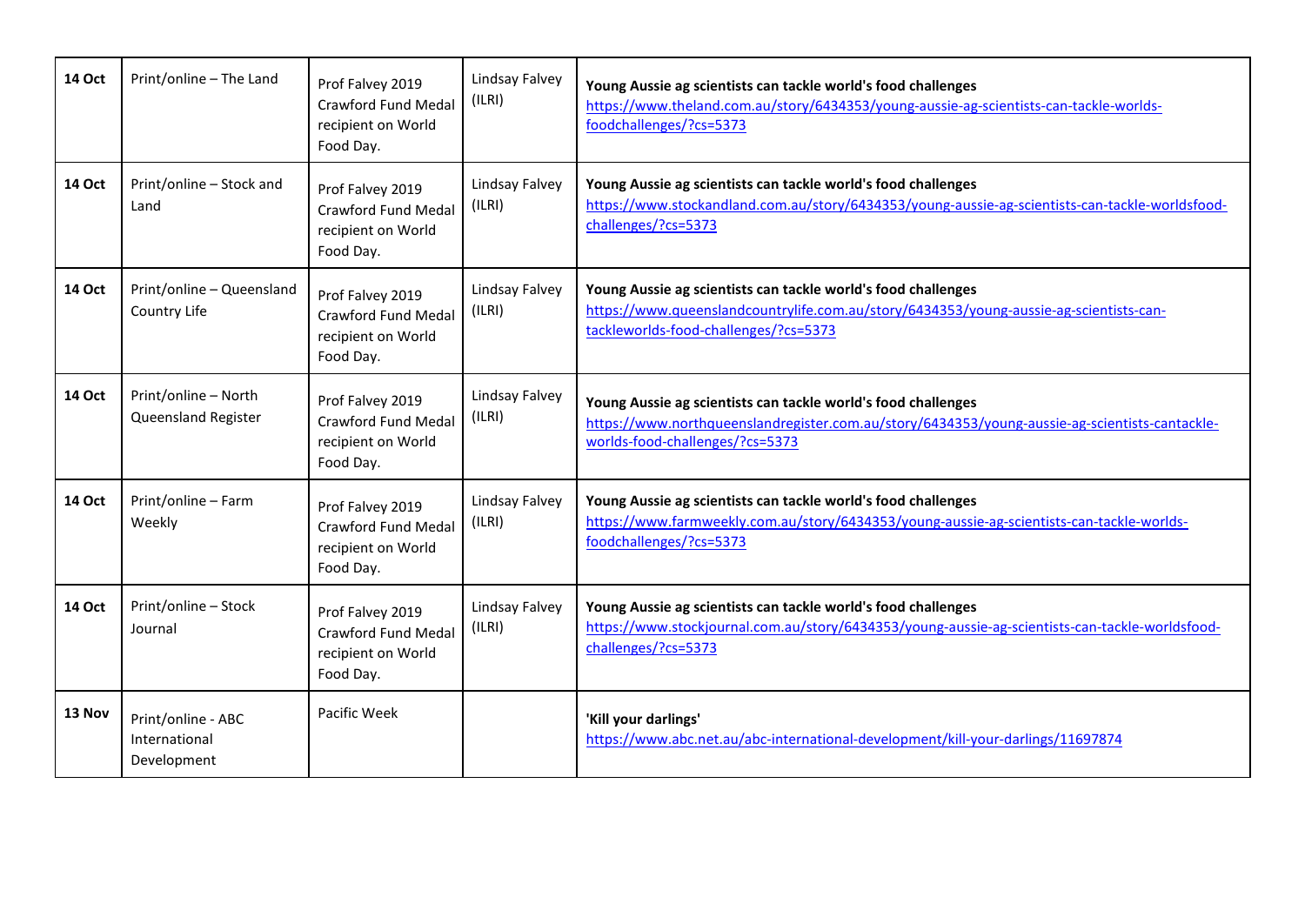| 11 Nov        | Print/online - ABC<br>International<br>Development                | Pacific Week                              | Celebrating<br>Agriculture in<br>the News<br>(CAN) program | <b>CAN Impact Briefing</b><br>https://www.abc.net.au/abc-international-development/can-impact-briefing/11691594                                                                                                                                                                                                                                                                                                                                                                                                                                                |
|---------------|-------------------------------------------------------------------|-------------------------------------------|------------------------------------------------------------|----------------------------------------------------------------------------------------------------------------------------------------------------------------------------------------------------------------------------------------------------------------------------------------------------------------------------------------------------------------------------------------------------------------------------------------------------------------------------------------------------------------------------------------------------------------|
| <b>14 Oct</b> | Print/online - Devex                                              | Pacific Week                              | Andrew<br>Campbell,<br><b>ACIAR</b>                        | Q&A: Inside the Pacific Week of Agriculture with ACIAR<br>https://www.devex.com/news/q-a-inside-the-pacific-week-of-agriculture-with-aciar-95794                                                                                                                                                                                                                                                                                                                                                                                                               |
| <b>11 Oct</b> | Print/online - Seed World                                         | Crawford Fund<br><b>Annual Conference</b> | 2018 JC<br>Speaker                                         | Is a Lack of Dietary Diversity the Next Challenge in the Developing World?<br>https://seedworld.com/is-a-lack-of-dietary-diversity-the-next-challenge-in-the-developing-world/                                                                                                                                                                                                                                                                                                                                                                                 |
| <b>08 Oct</b> | Newsletter - SAFS Bulletin<br>(circulated fortnighty)             | Be a volunteer $-$<br>YouTube video       | Jay Anderson                                               | Be a volunteer - share and learn<br>The Crawford Fund promote and support collaborative international agricultural research and have<br>recently released a number of videos explaining their work. Earlier this year Dr Jay Anderson travelled<br>to Lao PDR as part of the work of the Crawford Fund and the Australian Volunteer Program. In this<br>video Jay talks about her experiences volunteering and working with her Lao colleagues to recognise<br>banana leaf diseases.<br>Links to: https://www.youtube.com/watch?v=EZJTj7b6LJ4&feature=youtu.be |
| 03 Oct        | Print/online - RNZ Pacific                                        | Pacific Week                              | Irene Kernot                                               | Pacific Week of Agriculture: Coconut industry booming<br>https://www.rnz.co.nz/international/pacific-news/400189/pacific-week-of-agriculture-coconutindustry-<br>booming                                                                                                                                                                                                                                                                                                                                                                                       |
| 30 Sept       | Print/online - Devex                                              |                                           | <b>Tony Fischer</b>                                        | Pollution causes yield loss in wheat, expert warns<br>https://www.devex.com/news/pollution-causes-yield-loss-in-wheat-expert-warns-95690                                                                                                                                                                                                                                                                                                                                                                                                                       |
| 11 Sept       | Print/online - ABC<br>International<br>Development                | Pacific Week                              | <b>CAN winners</b><br>announced                            | <b>Competition Winners announced</b><br>https://www.abc.net.au/abc-international-development/aciar-winners-announced/11501364                                                                                                                                                                                                                                                                                                                                                                                                                                  |
| Sept          | Print/online - Graham<br>Centre, CSU Newsletter,<br>The Innovator | <b>CF Annual</b><br>Conference 2019       | Sunita Pandey<br>and Rebecca<br>Owen                       | Crawford Fund Conference: challenges perceptions, inspires change and connects students<br>https://www.csu.edu.au/research/grahamcentre/news/newsletters/2019/spring-2019                                                                                                                                                                                                                                                                                                                                                                                      |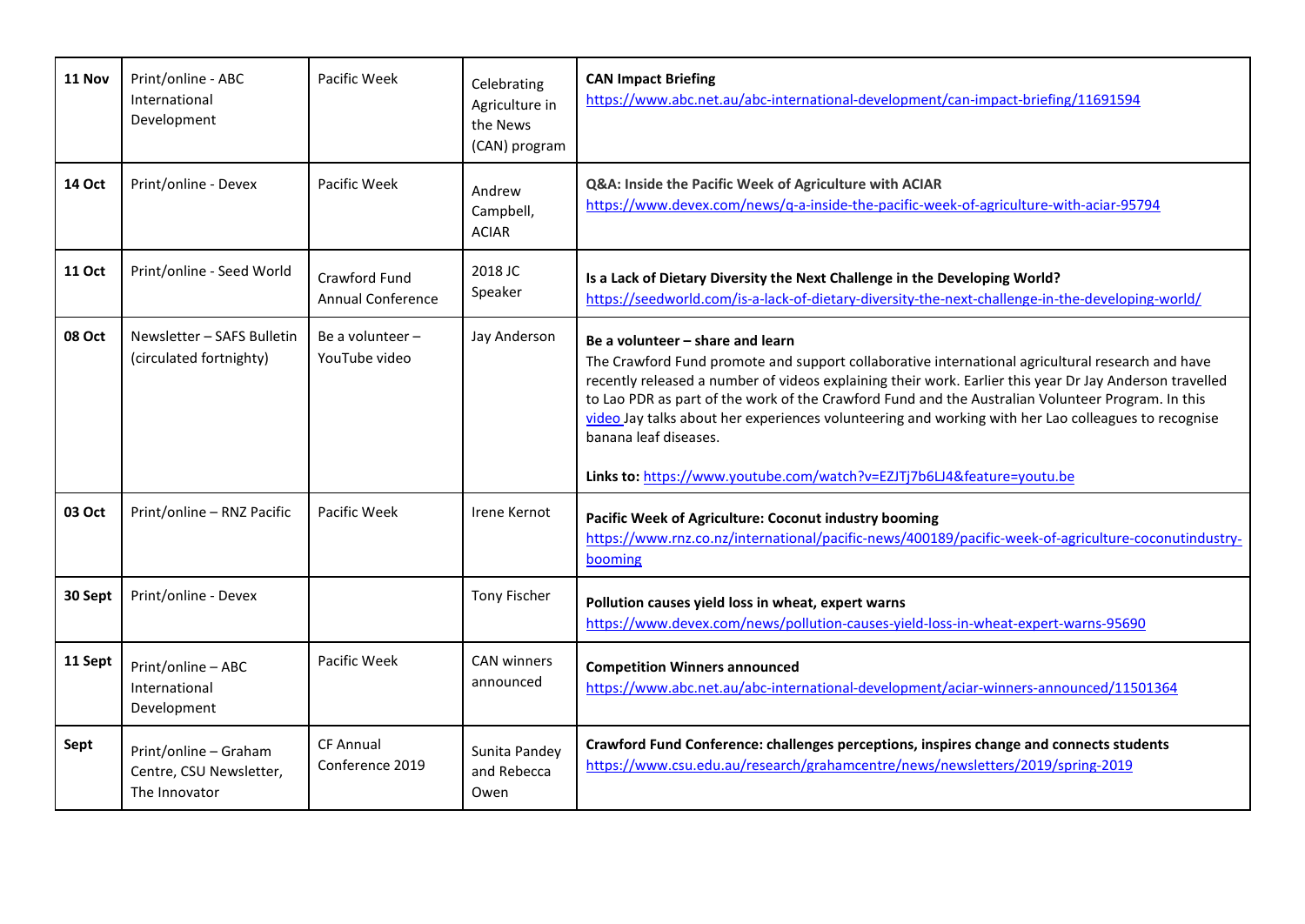| 27 Aug | Print/online -<br>GroundCover              | Clarisa Collis - 2018<br>Crawford Fund<br>Journalism Award<br>Winner | Dr Wuletaw<br>Tadesse-<br>ICARDA,<br>CIMMYT,<br>CAIGE               | New bread wheat traits set to thrive in hot dry cropping regions<br>https://groundcover.grdc.com.au/story/6298193/genetic-recipe-for-bread-wheat-resilience/                                                                           |
|--------|--------------------------------------------|----------------------------------------------------------------------|---------------------------------------------------------------------|----------------------------------------------------------------------------------------------------------------------------------------------------------------------------------------------------------------------------------------|
| 26 Aug | Print/online - ATSE News                   | Vale Tim Fischer                                                     | <b>Tony Gregson</b>                                                 | Tim Fischer - some reflections<br>https://www.atse.org.au/news-and-events/article/tim-fischer-some-reflections/                                                                                                                        |
| 25 Aug | Print/online - The Sunday<br>Examiner      | <b>CF Annual</b><br>Conference 2019 -<br><b>UTas Graduates</b>       | Olivia<br><b>Woodiwiss</b>                                          | Graduates look to future (clip received from Olivia via Suzie Gaynor - 04 Sept 19 and from Stephen Ives<br>separately)<br>Behind paywall<br>https://www.examiner.com.au/story/6346497/university-of-tasmania-graduates-look-to-future/ |
| 23 Aug | Radio - ABC Country Hour<br><b>NSW</b>     | Vale Tim Fischer                                                     | <b>Tim Reeves</b>                                                   | 17.18min - 24 mins https://www.abc.net.au/radio/programs/nsw-country-hour/nsw-country-<br>hour/11423630                                                                                                                                |
| 21 Aug | Print/online - Research<br>for Agriculture | <b>CF Annual</b><br>Conference 2019                                  | Woodhill                                                            | Managing water, energy & food key to social stability and regional security<br>https://researchforagriculture.com.au/2019/08/21/managing-water-energy-food-key-to-socialstability-<br>and-regional-security/                           |
| 22 Aug | Print/online - CQUni<br><b>News</b>        | <b>CF Annual</b><br>Conference 2019                                  | <b>Emily Bryson</b><br>and Sanjaya<br>Timilsina and<br>Anita Milroy | Grassroots solutions to the fore as CQUNI reps engage at prestigious event<br>https://www.cqu.edu.au/cquninews/stories/general-category/2019/a-wealth-of-opportunities-<br>forcquni-reps-at-crawford-fund-conference                   |
| 16 Aug | Print/online - Devex                       | <b>CF Annual</b><br>Conference 2019                                  | Barker                                                              | Addressing climate change from a finance and liability lens<br>https://www.devex.com/news/addressing-climate-change-from-a-finance-and-liability-lens-95478                                                                            |
| 16 Aug | Print/online - Devex                       | <b>CF Annual</b><br>Conference 2019                                  | Godfray,<br>Campbell,<br>Woodhill                                   | Sustainable food and the behavior change challenge https://www.devex.com/news/sustainablefood-<br>and-the-behavior-change-challenge-95468                                                                                              |
| 15 Aug | Radio - Radio Australia<br>Pacific Beat    | <b>CF Annual</b><br>Conference 2019                                  | Noyce                                                               | Are cubes made in Melbourne an answer to food security threat in the Pacific? [3min 50s]<br>https://www.abc.net.au/radio-australia/programs/pacificbeat/tuvalu-food-cubes/11415846                                                     |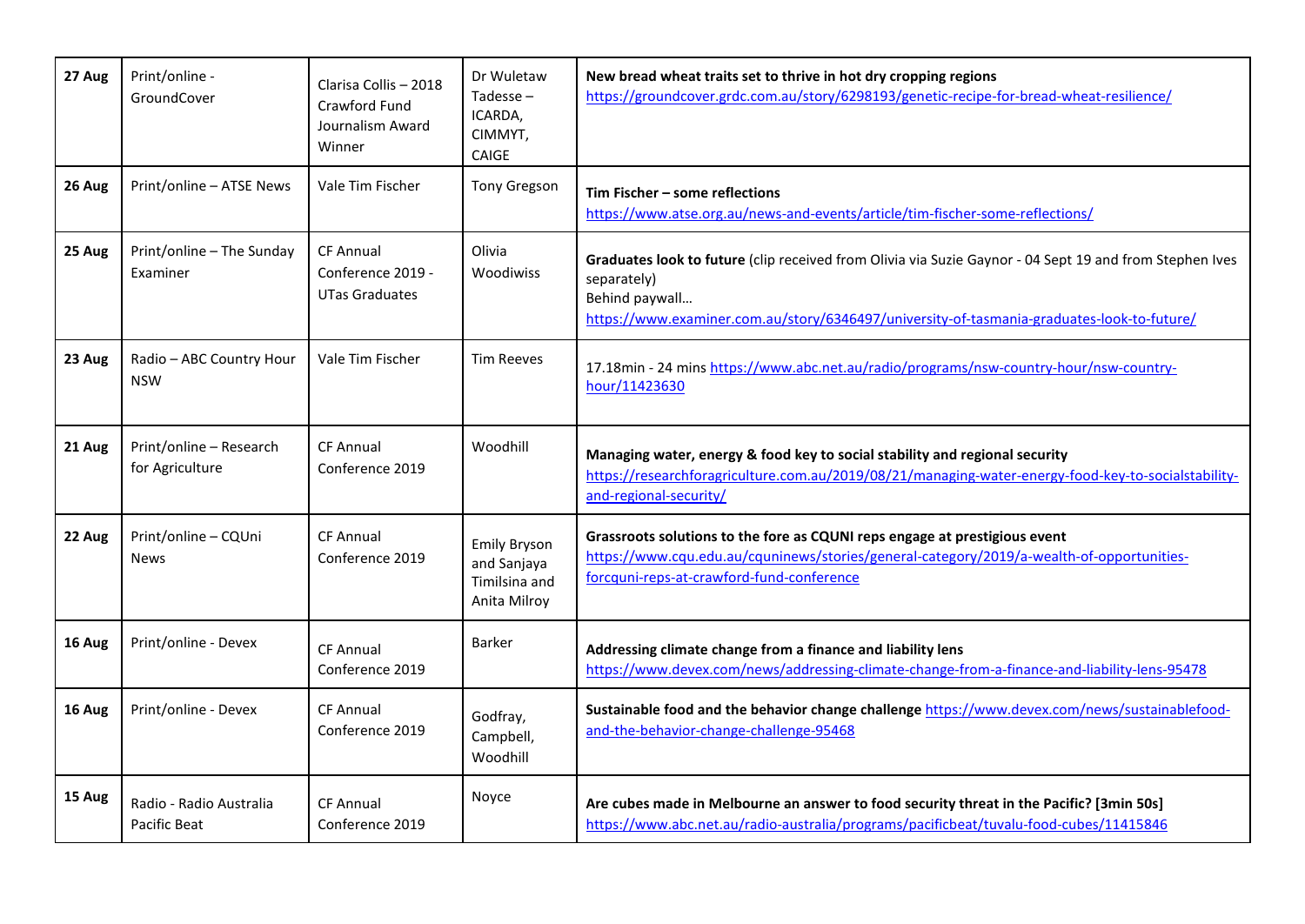| 14 Aug | Print/online - Grain<br>Central              | <b>CF Annual</b><br>Conference 2019 | Godfray                                                                                 | Can we feed the world without wrecking the planet? https://www.graincentral.com/news/can-we-<br>feed-the-world-without-wrecking-<br>theplanet/?utm_medium=email&utm_campaign=Grain%20Central%20News%20Headlines%20August%<br>2014%202019&utm_content=Grain%20Central%20News%20Headlines%20August%2014%202019+C<br>ID c57d0e08cede95e1a5177763c1592615&utm source=eGenerator&utm term=Click%20here%20f<br>or%20full%20story |
|--------|----------------------------------------------|-------------------------------------|-----------------------------------------------------------------------------------------|----------------------------------------------------------------------------------------------------------------------------------------------------------------------------------------------------------------------------------------------------------------------------------------------------------------------------------------------------------------------------------------------------------------------------|
| 13 Aug | Print/online - Cosmos                        | <b>CF Annual</b><br>Conference 2019 | <b>Food Security</b><br>Journalism<br><b>Award Winner</b><br><b>Natalie</b><br>Parletta | Cosmos article wins journalist another award<br>https://cosmosmagazine.com/society/cosmos-article-wins-journalist-another-award                                                                                                                                                                                                                                                                                            |
| 13 Aug | Print/online - The Manila<br>Times           | <b>CF Annual</b><br>Conference 2019 | Mathur,<br>Mukherji,<br>Woodhill                                                        | Is India on track to beat the perfect storm?<br>https://www.manilatimes.net/is-india-on-track-to-beat-the-perfect-storm/599148/<br>https://www.pressreader.com/philippines/manila-times//281595242166271                                                                                                                                                                                                                   |
| 13 Aug | Radio - Radio National<br><b>Breakfast</b>   | <b>CF Annual</b><br>Conference 2019 | Mathur                                                                                  | Experts tackle food security problem in the face of climate change<br>https://www.abc.net.au/radionational/programs/breakfast/experts-tackle-food-security-problemin-<br>face-of-climate-change/11407480                                                                                                                                                                                                                   |
| 13 Aug | Television - ABC TV News<br><b>Breakfast</b> | <b>CF Annual</b><br>Conference 2019 | Godfray                                                                                 | Interviewed by Virginia Trioli and Michael Rowland - @6.40am Episode 161<br>https://www.abc.net.au/tv/programs/news-breakfast-early/                                                                                                                                                                                                                                                                                       |
| 12 Aug | Print/online - IWMI CGIAR<br><b>News</b>     | <b>CF Annual</b><br>Conference 2019 | Mathur,<br>Mukherji,<br>Woodhill                                                        | Is India on track to beat the perfect storm?<br>http://www.iwmi.cgiar.org/2019/08/ipsnews-net-is-india-on-track-to-beat-the-perfect-storm/                                                                                                                                                                                                                                                                                 |
| 12 Aug | Print/online-<br><b>Humanitarian News</b>    | <b>CF Annual</b><br>Conference 2019 | Mathur,<br>Mukherji,<br>Woodhill                                                        | Is India on track to beat the perfect storm?<br>http://humanitariannews.org/20190812/india-india-track-beat-perfect-storm                                                                                                                                                                                                                                                                                                  |
| 12 Aug | Print/online - reliefweb                     | <b>CF Annual</b><br>Conference 2019 | Mathur,<br>Mukherji,<br>Woodhill                                                        | Is India on track to beat the perfect storm?<br>https://reliefweb.int/report/india/india-track-beat-perfect-storm                                                                                                                                                                                                                                                                                                          |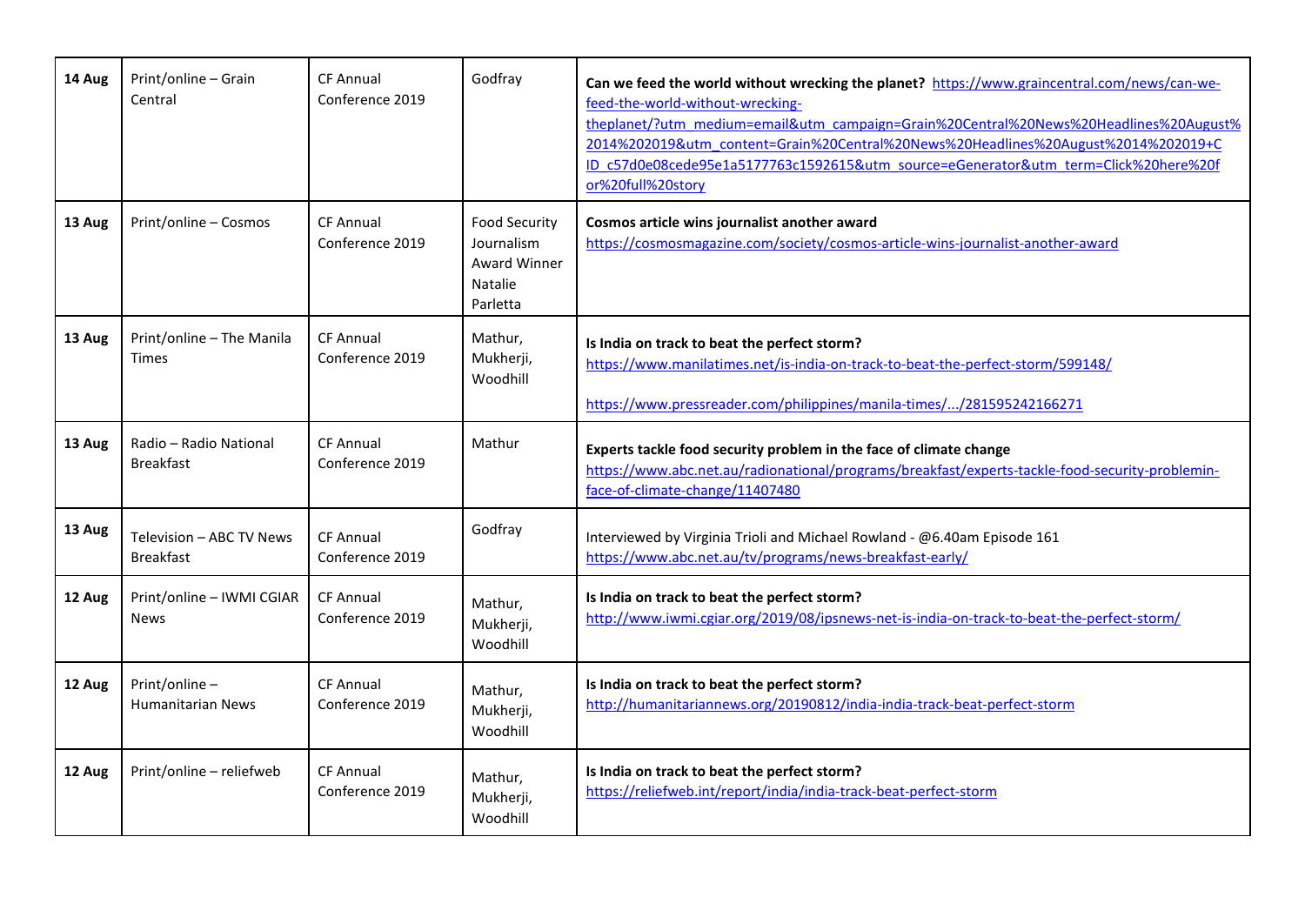| 12 Aug  | Print/online - Global<br><b>Issues</b>                                                                                                                                                                                                                                                   | <b>CF Annual</b><br>Conference 2019        | Mathur,<br>Mukherji,<br>Woodhill                        | Is India on track to beat the perfect storm?<br>http://www.globalissues.org/news/2019/08/12/25551                                                                                                          |
|---------|------------------------------------------------------------------------------------------------------------------------------------------------------------------------------------------------------------------------------------------------------------------------------------------|--------------------------------------------|---------------------------------------------------------|------------------------------------------------------------------------------------------------------------------------------------------------------------------------------------------------------------|
| 12 Aug  | Print/online - Inter Press<br><b>Service News Agency</b>                                                                                                                                                                                                                                 | CF Annual<br>Conference 2019               | Mathur,<br>Mukherji,<br>Woodhill                        | Is India on track to beat the perfect storm?<br>http://www.ipsnews.net/2019/08/india-track-beat-perfect-storm/                                                                                             |
| 12 Aug  | Radio - Radio Release<br>Kingaroy Crow FM,<br>Bathurst / Orange 2MCE<br>/2EL, Innisfail/ Mareeba,<br><b>CBAA National Radio</b><br>News, Tenterfield Ten FM,<br>Ballarat Voice FM, AIR<br>National News, Bendigo &<br>Castlemaine KLFM and<br>their broadcast stations<br>and affiliates | CF Annual<br>Conference 2019               | Woodhill                                                | Managing water, energy and food key to regional security<br>https://rms.radiorelease.com.au/releasedownloadreport.php?release_id=8962&client_link=a3b6b0<br>d85a406f01a0aa0c80598                          |
| 10 Aug  | Online/print - Weekend<br>Australian                                                                                                                                                                                                                                                     | CF Annual<br>Conference 2019               | Blackburn                                               | Pond scum and a story of hope<br>https://www.theaustralian.com.au/weekend-australian-magazine/elizabeth-blackburns-latestquest-to-<br>save-scientific-research/news-story/24836e0e4f001eda362cb2e52ad3b9f8 |
| 09 Aug  | Online/print - AFR                                                                                                                                                                                                                                                                       | <b>CF Annual</b><br>Conference 2019        | Blackburn                                               | Nobel tips for a longer, better life<br>https://www.afr.com/life-and-luxury/health-and-wellness/nobel-tips-for-a-longer-better-life20190801-<br>p52d1u                                                     |
| 08 Aug  | Online/print - University<br>of the Sunshine Coast<br><b>News</b>                                                                                                                                                                                                                        | <b>CF Annual</b><br>Conference 2019        | <b>Scholars</b><br>Thepot, Bridge,<br>Medina<br>Hidalgo | Students named for 'perfect storm' conference<br>https://mysunshinecoast.com.au/news/newsdisplay/students-named-for-perfect-storm-<br>conference, 60398                                                    |
| 30 July | Print/online - farmonline<br>and affiliated rural papers<br>Australia-wide                                                                                                                                                                                                               | Crawford Fund<br>Annual Conference<br>2019 | Lists all<br>scholars                                   | Australia's food security scholars recognised<br>https://www.farmonline.com.au/story/6298838/australias-food-security-scholars-recognised/                                                                 |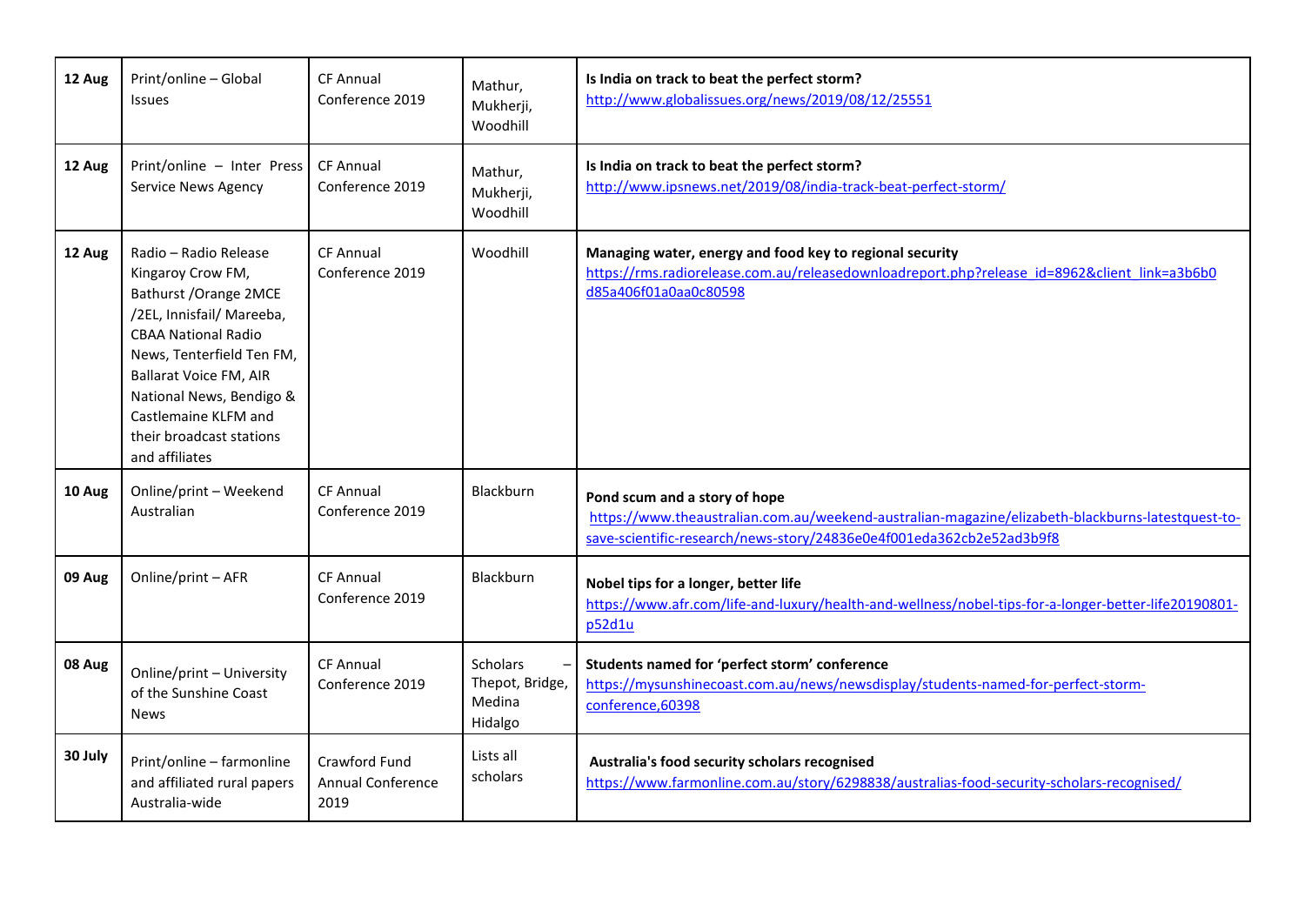| 30 July | Print/online - The Land                     | Crawford Fund<br>Annual Conference<br>2019        | Lists all<br>scholars | Australia's food security scholars recognised<br>https://www.theland.com.au/story/6298838/australias-food-security-scholars-recognised/                                                                                                                                                                                                                                                                                     |
|---------|---------------------------------------------|---------------------------------------------------|-----------------------|-----------------------------------------------------------------------------------------------------------------------------------------------------------------------------------------------------------------------------------------------------------------------------------------------------------------------------------------------------------------------------------------------------------------------------|
| 30 July | Print/online - Stock and<br>Land            | Crawford Fund<br>Annual Conference<br>2019        | Lists all<br>scholars | Australia's food security scholars recognised<br>https://www.stockandland.com.au/story/6298838/australias-food-security-scholars-recognised/                                                                                                                                                                                                                                                                                |
| 30 July | Print/online - Queensland<br>Country Life   | Crawford Fund<br><b>Annual Conference</b><br>2019 | Lists all<br>scholars | Australia's food security scholars recognised<br>https://www.queenslandcountrylife.com.au/story/6298838/australias-food-security-<br>scholarsrecognised/                                                                                                                                                                                                                                                                    |
| 30 July | Print/online - North<br>Queensland Register | Crawford Fund<br><b>Annual Conference</b><br>2019 | Lists all<br>scholars | Australia's food security scholars recognised<br>https://www.northqueenslandregister.com.au/story/6298838/australias-food-security-<br>scholarsrecognised/                                                                                                                                                                                                                                                                  |
| 30 July | Print/online - Stock<br>Journal             | Crawford Fund<br><b>Annual Conference</b><br>2019 | Lists all<br>scholars | Australia's food security scholars recognised<br>https://www.stockjournal.com.au/story/6298838/australias-food-security-scholars-recognised/                                                                                                                                                                                                                                                                                |
| 30 July | Print/online - Farm<br>Weekly               | Crawford Fund<br>Annual Conference<br>2019        | Lists all<br>scholars | Australia's food security scholars recognised<br>https://www.farmweekly.com.au/story/6298838/australias-food-security-scholars-recognised/                                                                                                                                                                                                                                                                                  |
| 29 July | Print/online - Devex                        | <b>Biofortified crops</b>                         | <b>Howarth Bouis</b>  | Q&A: The future of food is biofortified, says plant breeding pioneer<br>https://www.devex.com/news/q-a-the-future-of-food-is-biofortified-says-plant-breeding-pioneer95358                                                                                                                                                                                                                                                  |
| July    | Print/online - The Weekly<br><b>Times</b>   | <b>Biofortified crops</b>                         | <b>Howarth Bouis</b>  | Mineral-enriched crops could benefit billions<br>https://www.weeklytimesnow.com.au/agribusiness/cropping<br>(behind payment wall)<br>https://www.weeklytimesnow.com.au/subscribe/news/1/?sourceCode=WTWEB WRE170<br>a&dest=https%3A%2F%2Fwww.weeklytimesnow.com.au%2Fagribusiness%2Fcropping%2F biofortified-<br>crops-feeding-the-world%2Fnews-<br>story%2Fe6f43a7bdee9d7b4b659b1a58c5f074c&memtype=anonymous&mode=premium |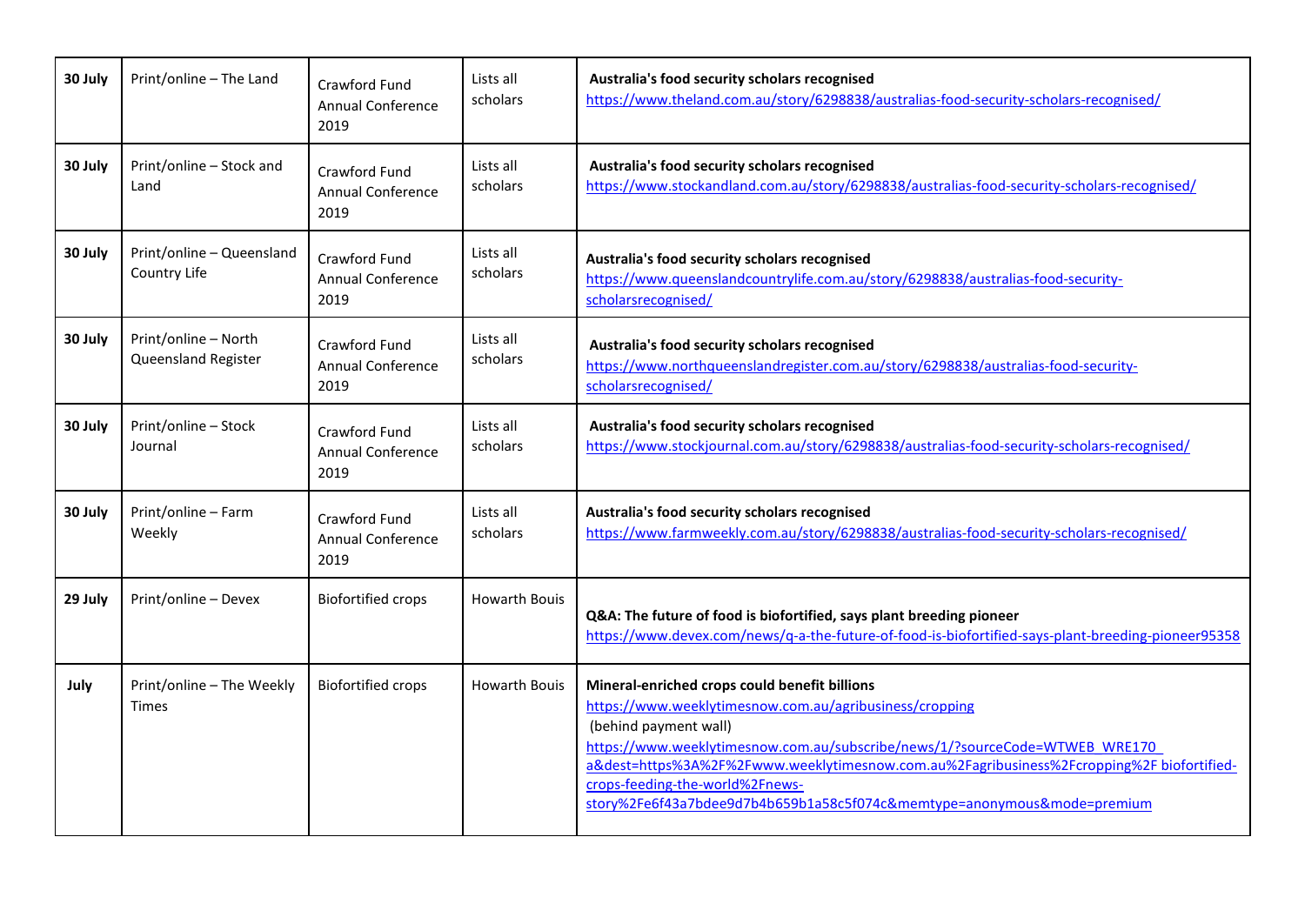| 18 July | Print/online - Grain<br>Central      | <b>Biofortified crops</b> | <b>Howarth Bouis</b> | Crops super-charged with vitamins fight Third World hunger<br>https://www.graincentral.com/research/crops-super-charged-with-vitamins-fight-thirdworld-<br>hunger/?utm_medium=email&utm_campaign=Grain%20Central%20News%20Headlines%2<br>0July%2018%202019&utm_content=Grain%20Central%20News%20Headlines%20July%201<br>8%202019+CID e9a47b8032e8fe128226b11d58e48a51&utm source=eGenerator&utm te<br>rm=Click%20here%20for%20full%20story |
|---------|--------------------------------------|---------------------------|----------------------|--------------------------------------------------------------------------------------------------------------------------------------------------------------------------------------------------------------------------------------------------------------------------------------------------------------------------------------------------------------------------------------------------------------------------------------------|
| 18 July | Print/online - Farmonline            | <b>Biofortified crops</b> | <b>Howarth Bouis</b> | Project providing improved nutritional properties for staple crops a winner<br>https://www.farmonline.com.au/story/6279935/biofortification-project-awinner/?cs=4714                                                                                                                                                                                                                                                                       |
| 18 July | Print/online - Qld Country<br>Life   | <b>Biofortified crops</b> | <b>Howarth Bouis</b> | Project providing improved nutritional properties for staple crops a winner<br>https://www.queenslandcountrylife.com.au/story/6279935/biofortification-project-awinner/?cs=4698                                                                                                                                                                                                                                                            |
| 18 July | Print/online - The Land              | <b>Biofortified crops</b> | <b>Howarth Bouis</b> | Project providing improved nutritional properties for staple crops a winner<br>https://www.theland.com.au/story/6279935/biofortification-project-a-winner/?cs=4937                                                                                                                                                                                                                                                                         |
| 18 July | Print/online - Stock and<br>Land     | <b>Biofortified crops</b> | Howarth Bouis        | Project providing improved nutritional properties for staple crops a winner<br>https://www.stockandland.com.au/story/6279935/biofortification-project-awinner/?cs=4598                                                                                                                                                                                                                                                                     |
| 18 July | Print/online - Stock<br>Journal      | <b>Biofortified crops</b> | <b>Howarth Bouis</b> | Project providing improved nutritional properties for staple crops a winner<br>https://www.stockjournal.com.au/story/6279935/biofortification-project-awinner/?cs=4879                                                                                                                                                                                                                                                                     |
| 18 July | Print/online - Farm<br>Weekly        | <b>Biofortified crops</b> | <b>Howarth Bouis</b> | Project providing improved nutritional properties for staple crops a winner<br>https://www.farmweekly.com.au/story/6279935/biofortification-project-awinner/?cs=5153                                                                                                                                                                                                                                                                       |
| 18 July | Print/online - North Qld<br>Register | <b>Biofortified crops</b> | <b>Howarth Bouis</b> | Project providing improved nutritional properties for staple crops a winner<br>https://www.northqueenslandregister.com.au/story/6279935/biofortification-project-<br>awinner/?cs=4750                                                                                                                                                                                                                                                      |